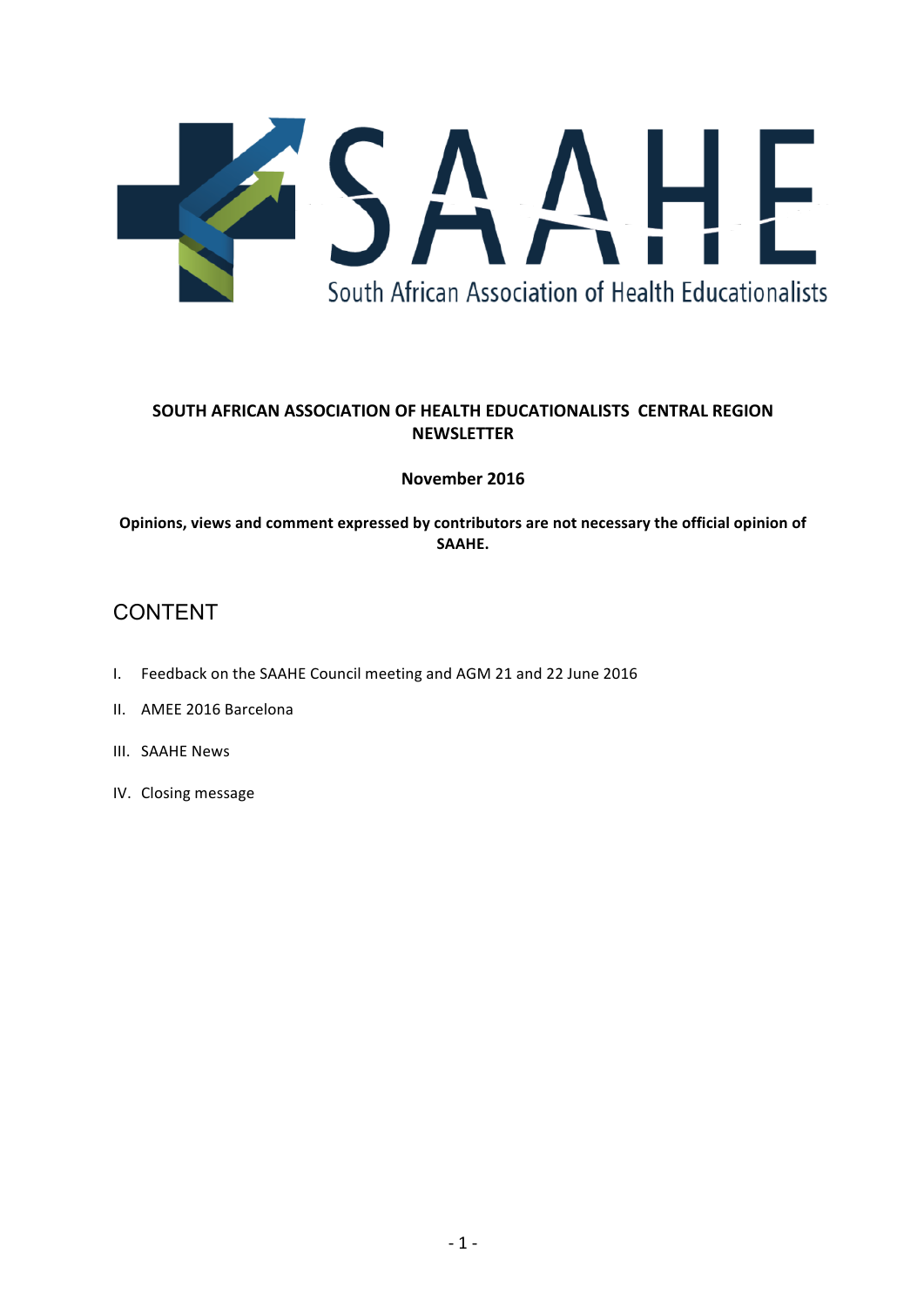# I. **Feedback on the SAAHE Council meeting and AGM 21 and 22 June 2016**

**The 10th SAAHE conference** 5 to 8 July 2017 North West University, Potchefstroom campus. The conference theme is 'from classroom to community'. The dates are 5 July for the preconference workshop and 6- 8 July 2017 for the conference. The website link for SAAHE 2017: http://health-sciences.nwu.ac.za/saahe. The conference website will be activated by the end of 2016.

**The distinguished educator award winner of 2015/2016** is Prof M de Villiers of Stellenbosch University. The criteria for the award were revised and aligned with the vision and mission of SAAHE. There were eight nominations received. Nominations will be valid for a period of three years to counter the tendency that nominees who do not win in a particular year, do not have to resubmit the nomination.

## **The SAAHE research award**

The award was made to Susan van Schalkwyk of Stellenbosch University for the publication: Van Schalkwyk, S. C., Bezuidenhout, J., & de Villiers, M. R. (2015). Understanding rural clinical learning spaces: Being and becoming a doctor. Medical Teacher, 37(6), 589-594

**Fellowship committee:** Based on the model of AMEE fellows and associated fellows, the President proposed a similar concept for SAAHE fellows. The purpose of the SAAHE fellowship will be to acknowledge competency in Health Sciences/Professions Education and celebrate those individuals who are dedicated to SAAHE mission and vision. The fellowship is envisaged to be a title with no financial benefits, thus no financial implication for SAAHE. Local, national and international 'members' can qualify for a fellowship nomination.

**The role of SAAHE in HPE:** Encourage and create a space for joint discussions to include HELTASA, SAFRI, Provincial representatives and the deans committees (both health sciences and medical deans). A workshop will be presented at the 2017 SAAHE conference to further explore the joint discussion.

**Assessment special interest group:** Council approved a proposal to establish an assessment special interest group received from Proff S Schoeman and F Cilliers.

**SAAHE Facebook page on the website:**  Twitter and Facebook feeds were added to the website

(https://www.facebook.com/saahenational/ or search in Facebook OR Twitter for @saahenational and when posting use the #saahe2016)

*Hesta Friedrich-Nel*

# II. **AMEE 2016 Barcelona**

In 2016, I was privileged to tick off a bucket list item: Visiting AMEE, one of the largest medical education conferences in the world, has always been a dream. Weighing in at around 3500 delegates from over 90 countries at the *Centre de Convencions International de Barcelona* (CCIB), it was definitely worth every cent!

The packed conference included (rather expensive) pre-conference weekend workshops - only eligible for those not handicapped by exchange rates - as well as the main conference programme from Sunday evening 29 to Wednesday morning 31 August 2016. The daily schedule included plenary sessions, symposia, research papers, short communications, workshops and poster sessions and group meetings and courses. This meant that at any given time, there were up to 30 (!) parallel sessions forcing one to rely heavily on the programme booklet for sessions, titles and authors and a Conference app for abstracts.

How to choose when it's obviously impossible to do it all? The plenary sessions were held in a large auditorium, and were typically presented by the "big" names in medical education: worthwhile to hear about new ideas. I tried to learn more in my fields of interest (including professionalism, selection, student well-being and motivation) in the symposia and short communication sessions, and once again was struck by how issues are similar across the world in spite of such differences in environments. The large poster viewing area was arranged in foremost topic streams, showing off amazing variation and originality.

I also embraced the opportunity to move beyond my habitual comfort zone. This included a curious afternoon on the AMEE "Fringe" with hands on music therapy, sensory training, stretching of the imagination and acting and performance art…definitely something different! Another novelty was the PechaKucha™ presentations: using 20 slides for 20 seconds each; a format derived from architecture and internationally used to share